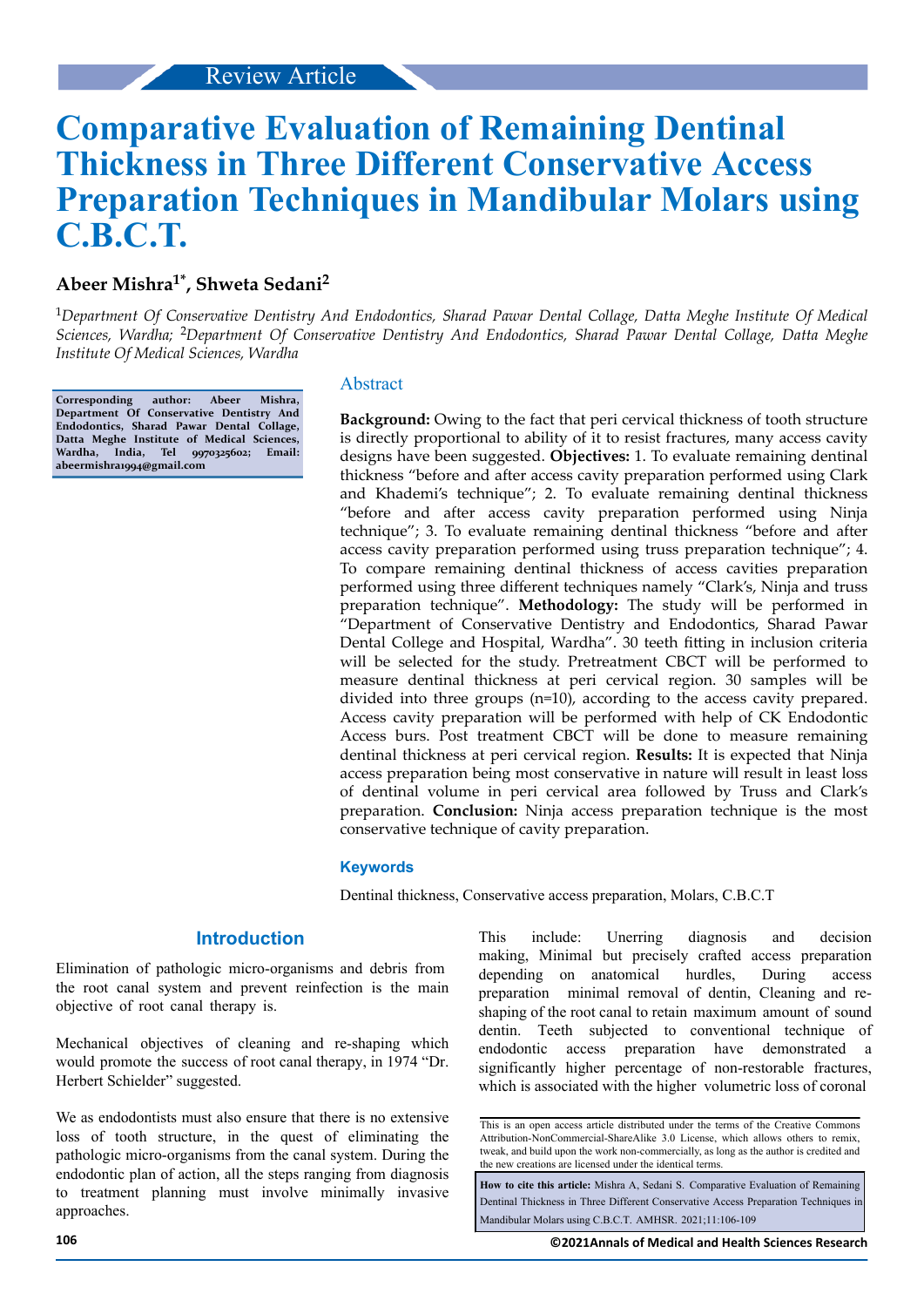tooth structure. [1] To get ahead of this set back, "Clark and Khademi" altered the approach of endodontic access cavity designing by the idea of minimizing the tooth structure removal and named this design, Conservative Endodontic access Cavity. [2, 3] It aimed towards preservation of a part of the "pulp chamber roof and the pericervical dentin". [4] The dentin that is present "4 mm" superior and "4 mm" inferior to the "crestal bone" is the pericervical dentin. It supports the uniform distribution of "functional stresses" on the treated teeth.

Therefore, it is essential that we conserve this pericervical dentin in order to sustain the biomechanical response of the radicular dentin. [5] Evidence suggests the extent of access preparation significantly affects strength of tooth structure.  $[6,7]$ 

Shortly after Clark and Khademi's, even more constricted designs were introduced namely Ninja or ultra conservative access and Truss access. The roof of the chambers in both, the bicuspids and molars were accessed similarly in both, the conservative and ninja endodontic cavities. [8] A projection that is located obliquely towards the central fossa of the orifices of the root canal in the occlusal plane is the outline of the "ninja access". [9] Visual localisation of all the root canal orifices is made possible from various angles due to this, as the access required is parallel with the cut enamel. Extensions were such that it positioned between the "buccal and palatal orifices" equally. Sparing a truss of dentin between the two cavities that has been prepared to preserve the dentin is design alteration for truss access. [10] Access cavity are made to the pulp chamber and canals. The distobuccal and the mesiobuccal cavities are approached by a single cavity and a separate cavity is made for the palatal canal for maxillary molars. Whereas two separate cavities has to be made to approach the mesial and the distal canals for mandibular molars.

## **Objectives**

1. To evaluate remaining dentinal thickness "before and after access cavity preparation performed using Clark and Khademi's technique"

2. To evaluate remaining dentinal thickness "before and after access cavity preparation performed using Ninja technique".

3. To evaluate remaining dentinal thickness "before and after access cavity preparation performed using truss preparation technique".

4. To compare remaining dentinal thickness of access cavities preparation performed using three different techniques namely "Clark's, Ninja and truss preparation technique". Methods

# **Materials required**

- Dental operating microscope
- CK Endo access bur
- Dentsply propexpixi apex locator
- Rotary Endomotor and hand piece
- Universal rotary protaper gold files
- 5.25% sodium chloride solution
- 17% EDTA irrigant.
- Dentsply 6% gutta-percha cones

### **Inclusion criteria**

- Mandibular molars,
- Teeth devoid of any prior restoration.

### **Exclusion criteria**

- **Extensively Carious teeth**
- Previously restored teeth
- Fractured teeth
- Teeth with internal or external resorption
- Abrasion, attrition, fluorosis, or other enamel defects

Extracted mandibular molars fitting inclusion criteria will be selected. Pre-treatment CBCT will be performed to measure dentinal thickness at peri cervical region. 60 samples will be divided into three groups (n=10), according to the access cavity prepared.

Group I- Conservative access preparation by Clark and Khademi Technique

Group II- Ninja access preparation

Group III- Truss access preparation

Group I: Conservative endodontic cavity performed using Clark and Khademi technique under isolation using rubber dam.

Group II: Samples in group II will undergo similar procedure as group I apart from the fact that access will be prepared using ninja technique.

Group III: Samples in group III will undergo similar procedure as group I apart from the fact that access will be prepared using truss technique.

The study will be performed in "Department of Conservative Dentistry and Endodontics, Sharad Pawar Dental College and Hospital, Wardha". 30 teeth fitting in inclusion criteria will be selected for the study. Pre-treatment CBCT will be performed to measure dentinal thickness at peri cervical region. 30 samples will be divided into three groups  $(n=10)$ , according to the access cavity prepared. Access cavity preparation will be performed with help of CK Endodontic Access burs. Post treatment CBCT will be done to measure remaining dentinal thickness at peri cervical region.

### **Sample size estimation:**

Sample size formula with difference between two means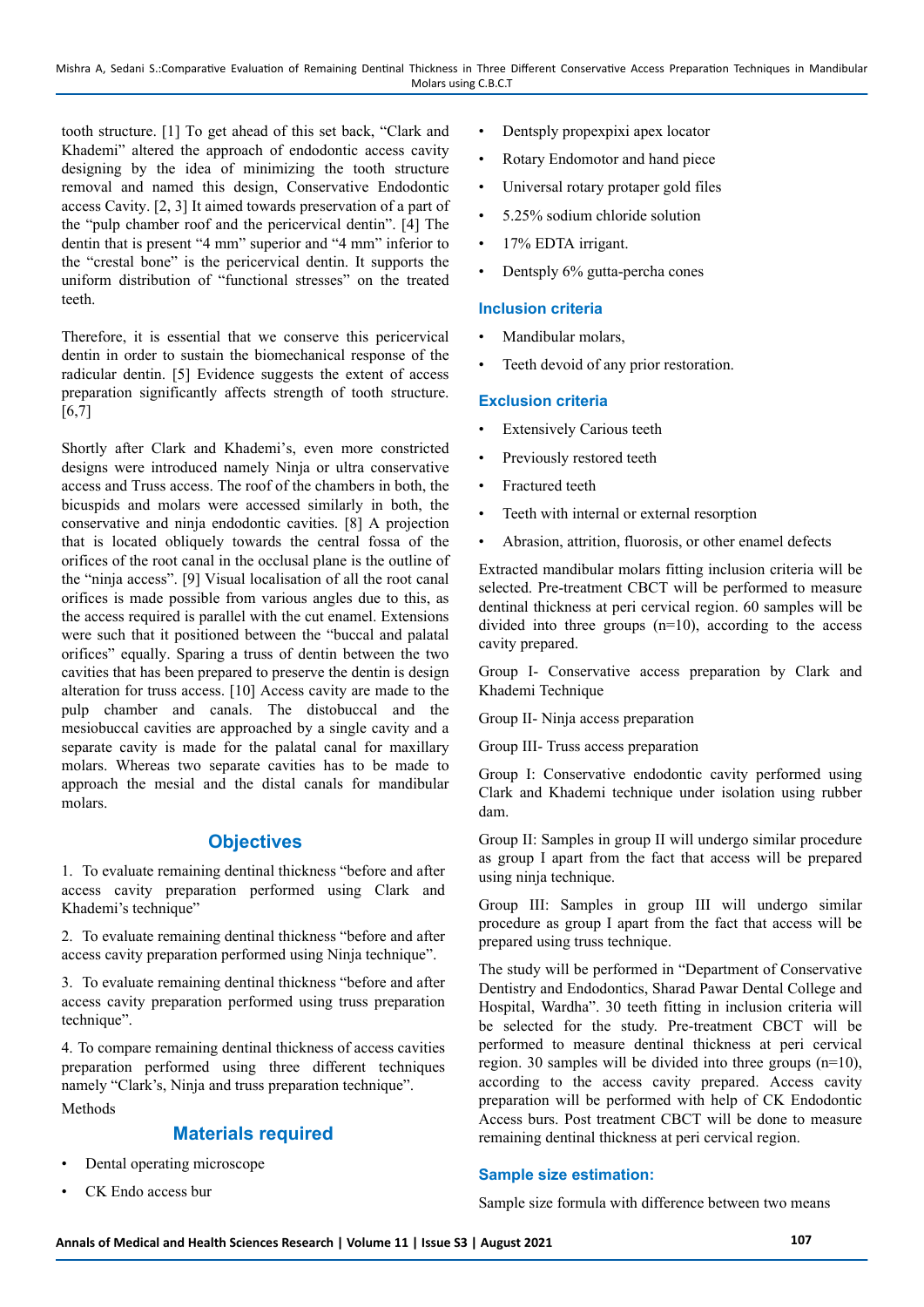Where,  $Z\alpha$  is level of significance at 5% i.e. 95% confidence interval=1.96

Z $\beta$  is the power of test = 80%=0.84

 $\delta$ 1 = SD of maximum distance in MA group = 0.41

 $\delta$ 2 = SD of maximum distance in DNS group = 0.19

 $K = 1$ 

 $\Lambda$  = Difference in means of maximum distance

 $= 0.88 - 0.34 = 0.54$ 

Formula reference – VK Chadda sample size determination in health studies, NTI Bulletin 2006, 42/3 and 4, 55-62

Study reference: Gianluka Gambanni et al.

Statistical Analysis

Method: Chi square test, one way ANOVA

Multiple Comparisons: Tukey test

Software used: SPSS24.0 V1 Graph Pad Prisma 7.0 V

Expected Results

It is expected that Ninja access preparation being most conservative in nature will result in least loss of dentinal volume in peri cervical area followed by Truss and Clark's Preparation.

### **Discussion**

In year 2018 Jiang et al conducted a finite element analysis on maxillary first molars with different access preparation to assess their bio mechanical behaviour and found increase in size of access cavity causes loss of volume of dentine in peri cervical region of tooth, compromising fracture resistance of tooth. The aim of this study was to compare the biomechanical properties of first maxillary molars with different endodontic cavities using the finite element method. Methods: Three finite element analysis models of a maxillary first molar were designed and constructed with 3 different types of endodontic cavities: a traditional endodontic cavity, a conservative endodontic cavity, and an extended endodontic cavity. An intact tooth model was used for comparison. Each model was subjected to 3 different force loads directed at the occlusal surface. The stress distribution patterns and the maximum Von Mises (VM) stresses were calculated and compared. Results: The peak VM stress on all models was at the site of the force load. The occlusal stresses were spread in an approximate actinomorphic pattern from the force loading point, and the stress was much higher when the force load was close to the access cavity margin. The peak root VM stresses on the root-filled teeth occurred at the apex and was significantly higher than that on the intact tooth, which appeared on the peri cervical dentin. The area of pericervical dentin experiencing high VM stress increased as the cavities extended and the stress became concentrated in the area between the filling materials and the dentin. Conclusions: The stress distributions on the occlusal surface were similar between the conservative endodontic cavity, the

traditional endodontic cavity, and the extended endodontic cavity. With enlargement of the access cavity, the stress on the peri cervical dentin increases dramatically.

In year 2020 Saber et al conducted a finite element analysis to compare bio mechanical properties of traditional endodontic access, constricted access and truss access preparation and found constricted and truss access preparation offered better bio mechanical properties. This study aimed to compare the biomechanical properties of a mandibular first molar with different endodontic cavity designs and increasing sizes of root canal preparations using Finite Element Analysis (FEA).

Methods: The experimental FE models were designed with three different endodontic access cavities and two sizes of canal preparations; Traditional Access Cavity (TRD), Conservative Access Cavity (CON), and Truss Access Cavity (TUS), and #30/.04 and #40/.04 of root canal preparations. Vertical and oblique loads were applied with a 250 N static force to simulate masticatory forces. Mathematical analysis was done to evaluate the stress distribution patterns and maximum Von Mises (VM) stresses was assessed at the occlusal surface, cervical line and 1 mm, 3 mm, 5 mm, and 7 mm from the root apices. Results: Decreasing the size of the access cavity was associated with higher magnitude of cervical stresses. The magnitude of VM stresses was maximum at the 7 mm level and was minimum at the 1 mm level from the root apex. Increasing the size of the access cavity was associated with the transmission of stresses to a further apical direction regardless of the extent of root canal enlargement. The root canal enlargement from #30 to #40 increased radicular VM stresses within all models. Conclusion: Within the limitations of this study, CON and TUS access designs preserved a significant volume of tooth structure. The extent of root canal enlargement should be as small as practical without jeopardizing the biologic objectives of root canal treatment.

In year 2017 Plotino et al conducted a study on 160 freshly extracted teeth , The purpose of this study was to compare in vitro the fracture strength of root-filled and restored teeth with Traditional Endodontic Cavity (TEC), Conservative Endodontic Cavity (CEC), or ultraconservative ''ninja'' Endodontic Cavity (NEC) access. Methods: Extracted human intact maxillary and mandibular premolars and molars were selected and as- signed to control (intact teeth), TEC, CEC, or NEC groups ( $n = 10$ /group/type). Teeth in the TEC group were pre- pared following the principles of traditional endodontic cavities. Minimal CECs and NECs were plotted on cone- beam computed tomographic images. Then, teeth were endodontically treated and restored. The 160 specimens were then loaded to fracture in a mechanical material testing machine (LR30 K; Lloyd Instruments Ltd, Fare- ham, UK). The maximum load at fracture and fracture pattern (restorable or unrestorable) were recorded. Fracture loads were compared statistically, and the data were examined with analysis of variance and the Student-Newman-Keuls test for multiple comparisons. Results: The mean load at fracture for TEC was significantly lower than the one for the CEC, NEC,